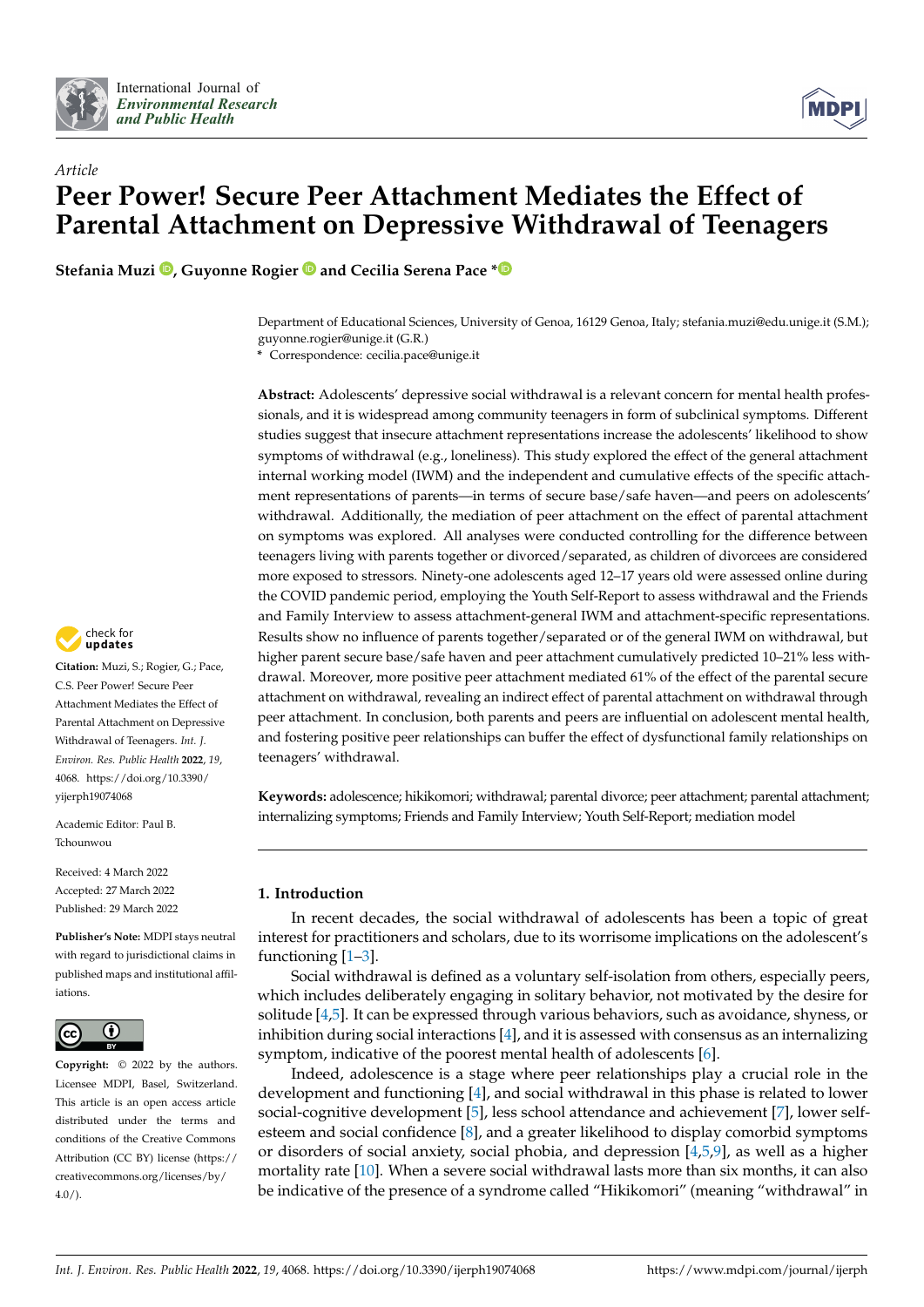Japanese), referring to people staying at home for long periods without taking part in social or academic/job activities or socializing [\[11\]](#page-11-6), which is associated with several psychiatric disorders [\[12\]](#page-11-7). Additionally, a retrospective study reports greater maladjustment in young adults who were more socially withdrawn when teenagers [\[13\]](#page-11-8).

Along with the increase in the phenomenon [\[14\]](#page-11-9), the investigation of correlates and determinants of social withdrawal of adolescents is more and more widespread [\[5,](#page-11-0)[15\]](#page-11-10). One trend focuses on the role of significant relationships, highlighting the higher risk of withdrawal symptoms in individuals living in families with a single parent because of separation/divorce or because of a parent's death or abandonment [\[16](#page-11-11)[,17\]](#page-11-12), as well as a large consensus in the implication of parent and peer relationships [\[4](#page-10-2)[,15\]](#page-11-10), but through different mechanisms and with specific roles not yet disentangled.

A similar investigation can be particularly helpful in this period of public health emergency due to the COVID-19 pandemic, contributing to the understanding of why some adolescents forced to be at home with their parents show clinical levels of internalizing symptoms [\[18\]](#page-11-13), while others show better adjustment [\[19\]](#page-11-14). Perhaps the sudden enforced reduction in peer contact, meanwhile with a drastic increase in parental contact, may play a role in adolescent mental health, and withdrawal in particular, in a way that may deserve investigation. Following the literature, particular attention would be reserved for teenagers with divorced parents, and not only because of their suggested likelihood of showing insecure attachment and loneliness [\[20,](#page-11-15)[21\]](#page-11-16). Indeed, findings in the literature suggest that the COVID-19 pandemic has been particularly challenging in divorced and separated families, where co-parenting was more difficult and was a source of particular stress and parental conflicts in case of disagreements between parents on teenager's protection from the virus, management of free time and remote schooling, etc. [\[22\]](#page-11-17). Frequent conflicts between parents could have further increased the teenagers' exposure to stressors, leading to symptomatology, suggesting controlling for the effect of the family structure in this investigation.

## *1.1. Do the Levels of Teenagers' Withdrawal Vary According to Different Attachment Internal Working Models, Particularly to Preoccupied One?*

Attachment theory appears a good theoretical framework for studying the contribution of different significant relationships in the phenomenon of social withdrawal [\[4,](#page-10-2)[15\]](#page-11-10). This theory [\[23\]](#page-11-18) claims that individuals develop strategies for relating to significant people based on meaningful interactions with primary caregivers in infancy. Such strategies are abstracted in mental representations of how to behave and what to expect in significant relationships, called attachment internal working models (IWMs) [\[23\]](#page-11-18). The IWMs guide the relational behavior of individuals for their entire life, influencing their social adjustment or vulnerability to psychopathology [\[24](#page-11-19)[,25\]](#page-11-20).

An infant living with positive parent-child relationships is more likely to develop a secure IWM [\[23\]](#page-11-18), which helps to flexibly balance connection and independence within significant relationships throughout life, facilitating the individual in building healthy social relationships [\[23,](#page-11-18)[26\]](#page-11-21). Instead, in the case of unfavorable parent-child experiences, a child is more likely to develop insecurity in attachment [\[26\]](#page-11-21). Insecure IWMs are traditionally categorized into three types [\[23](#page-11-18)[,27\]](#page-11-22): insecure-dismissing (or avoidant), where autonomy seeking, independence, and self-reliance prevails; the attachment need of connection is minimized, and there can be a cold diminishment of the importance of significant relationships. Insecure-preoccupied is when seeking proximity and connection with others prevails to the detriment of autonomy and exploration, and there could be anxious hypervigilance to maintain closeness with others, especially parents. Insecure-disorganized is when a child fails in forming a defined strategy of attachment (e.g., in case of parental loss or abuse, or early institutionalization [\[28\]](#page-11-23)), showing contradictory and disorganized attachment behaviors and expectations, and lacking a mental model guiding relational behavior during life.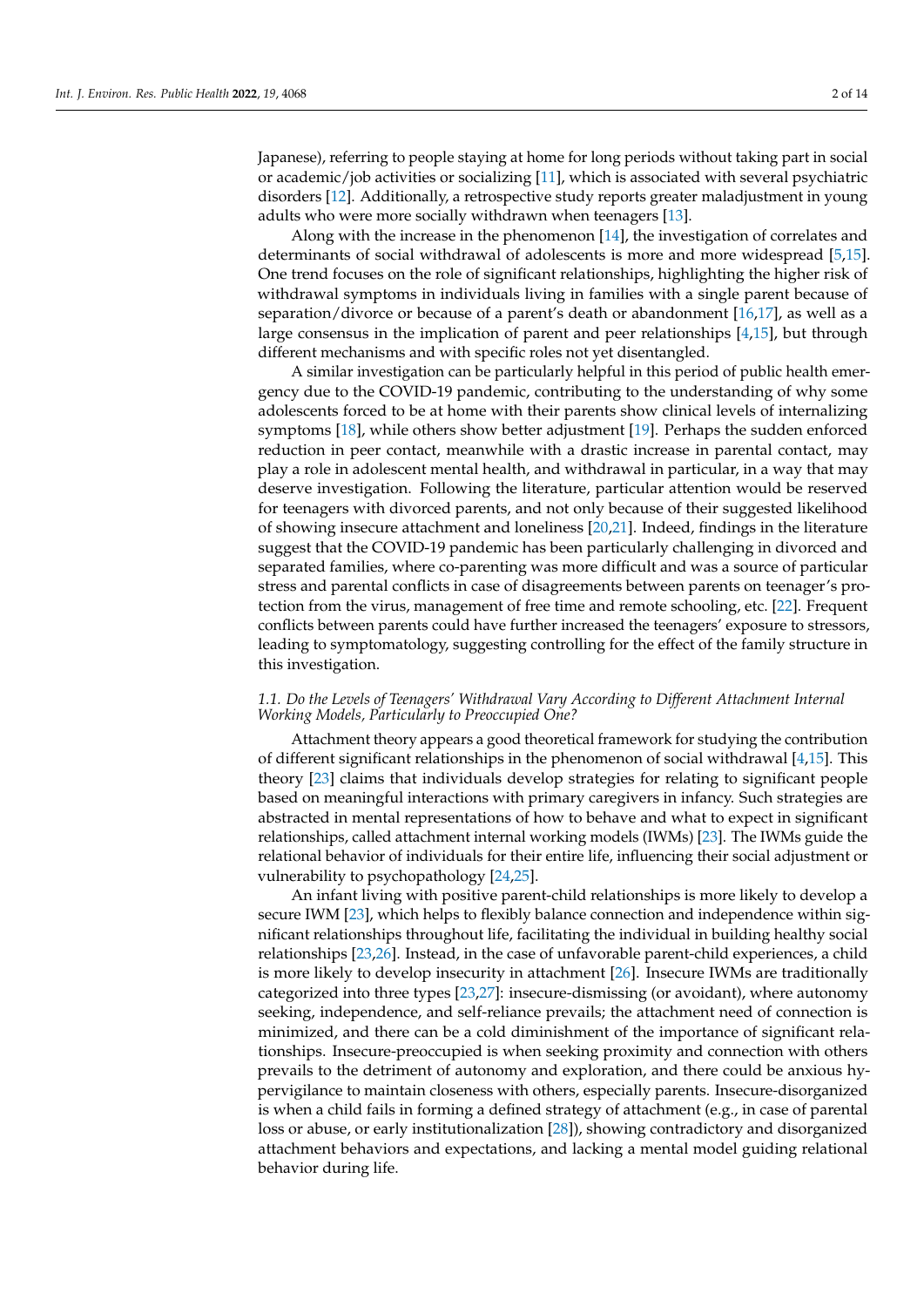Specifically focusing on adolescence, during this stage, the attachment system is reorganized as a consequence of social, relational, cognitive, and neurobiological changes [\[29](#page-11-24)[,30\]](#page-11-25). Teenagers' increasing cognitive abilities allow them to synthesize information from different and compartmentalized relationships' representations (i.e., with mother, father, teacher, etc.) into a general meta-IWM of attachment, which will be better captured in terms of coherence of attachment narrations from adolescence onwards [\[27,](#page-11-22)[29\]](#page-11-24). The links between attachment IWMs and social withdrawal were investigated, revealing both dismissing and preoccupied insecurely attached youths as being more prone to social withdrawal [\[31,](#page-11-26)[32\]](#page-11-27). In particular, the majority of studies suggest preoccupation as a form of insecurity more associated with withdrawal [\[4\]](#page-10-2), being also a predictor of it [\[31\]](#page-11-26). Fewer studies showed lower levels of withdrawal in the case of secure IWM, probably because securely attached teenagers show higher social competence and desire for relationality than insecure ones [\[33\]](#page-12-0), so they have been assumed less likely to withdraw by definition, discouraging more extensive empirical verification despite suggestions by researchers in the field, e.g., [\[33\]](#page-12-0). Moreover, there is a clear lack of studies investigating the links between withdrawal and attachment disorganization despite its associations with internalizing symptoms in children and adolescents [\[34\]](#page-12-1).

## *1.2. Do Higher Parental and Peer Attachment Security Independently Predict Lower Teenagers' Withdrawal?*

Another important change in the attachment system occurring in adolescence is the reorganization of the four functions characterizing attachment relationships—safe haven, secure base, protest for separation, and seek proximity [\[34](#page-12-1)[,35\]](#page-12-2). Indeed, studies confirmed that, on the one hand, teenagers' parents continue to perform the two essential caregiver functions of "safe haven" (SH, i.e., being available and sensitive in comforting and consoling the stressed, troubled, or afraid child), and "secure base"(SB, i.e., supporting the child's autonomy, encouraging exploration, while also providing practical and emotional help) [\[35\]](#page-12-2), although in more at-distance ways, in line with teenagers' greater search for autonomy and independence [\[36](#page-12-3)[,37\]](#page-12-4). The capacity of a parent to perform both of these functions, balancing them in response to the child's needs for closeness or autonomy, is an important contributor to the healthy development of the adolescent [\[38](#page-12-5)[,39\]](#page-12-6). Indeed, worldwide longitudinal studies reported lower indicators of social withdrawal (i.e., loneliness, social isolation) in teenagers who perceived parents as more continuously available to perform SH/SB functions [\[40–](#page-12-7)[45\]](#page-12-8), and this has been also confirmed by large cross-sectional studies [\[39](#page-12-6)[,46\]](#page-12-9), with two studies [\[29](#page-11-24)[,47\]](#page-12-10) emphasizing the risk for girls.

On the other hand, during adolescence, functions such as "protest for separation" and "seek proximity" are re-directed from parents towards peers who increasingly become attachment figures, and their representations contribute to the general attachment IWM that will influence adolescents' mental health [\[29](#page-11-24)[,36](#page-12-3)[,44,](#page-12-11)[48\]](#page-12-12), including withdrawal. Indeed, two reviews [\[5,](#page-11-0)[15\]](#page-11-10) conclude that lower peer attachment (measured as lower social competence and worse quality of friendship) is related to more withdrawal in children and adolescents. Coherently, two longitudinal studies [\[42,](#page-12-13)[44\]](#page-12-11) found a decrease in teenagers' social withdrawal over the years in the case of higher social competence and more positive friendship quality. Other studies connected lower peer attachment to higher social isolation [\[45,](#page-12-8)[49\]](#page-12-14), especially in girls.

However, most of the above-mentioned studies utilized exclusively self-report questionnaires, whose answers concerning attachment can be distorted in cases of partially unaware defensive mechanisms typical of teenagers classified as insecure in interviews, such as idealization or anger towards parents [\[50\]](#page-12-15). Moreover, withdrawal is measured by indicator rather than a specifically designed measure.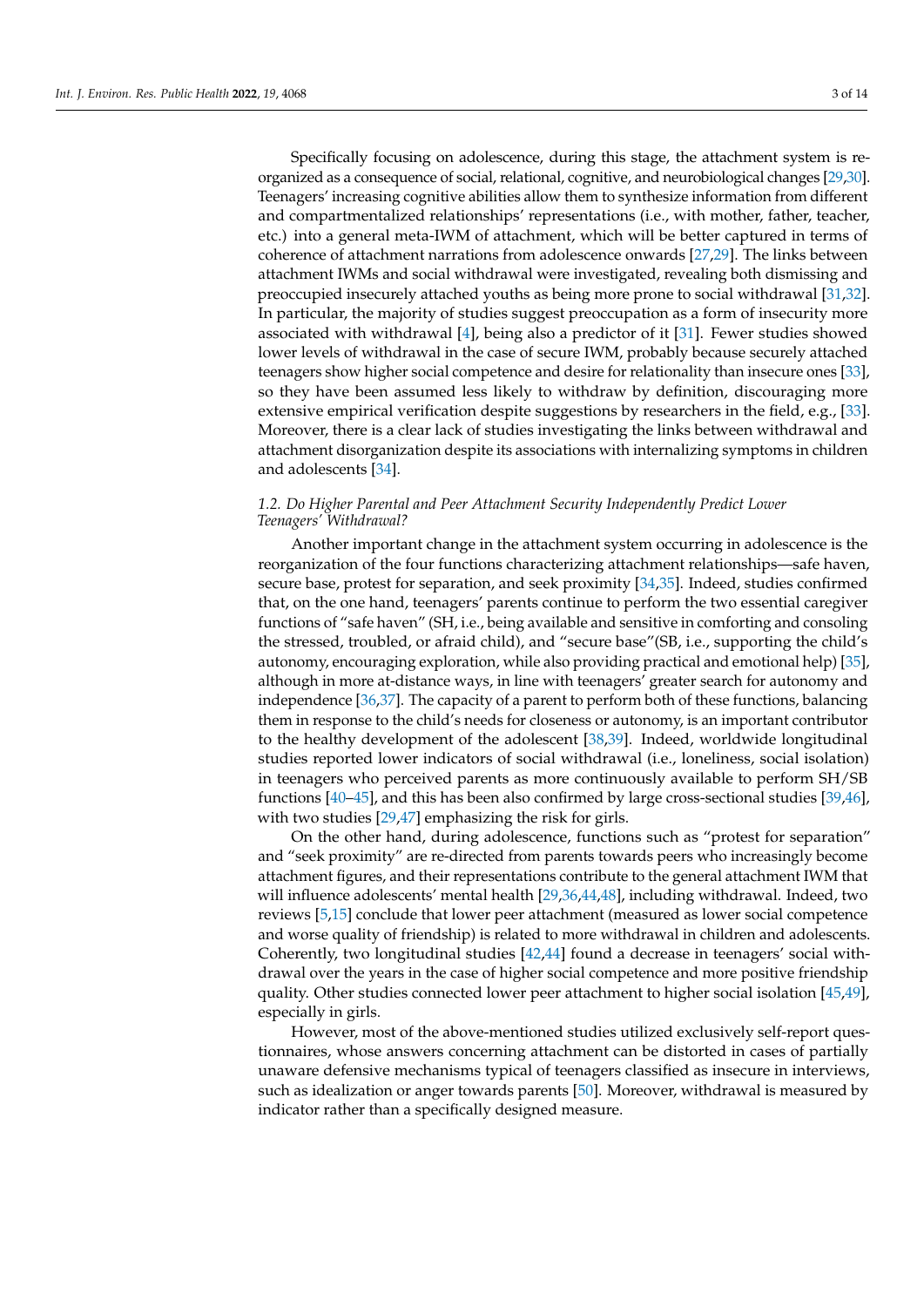## *1.3. Is Peer Attachment a Mediator in the Relationship between Parental Attachment and Teenagers' Withdrawal?*

In addition to separately investigating the effect of attachment to parents and peers on withdrawal, some authors have also considered the relationships between the two in determining the teenagers' psychopathological vulnerability [\[29](#page-11-24)[,39,](#page-12-6)[40,](#page-12-7)[42,](#page-12-13)[44\]](#page-12-11).

Some studies found a cumulative influence of low parent and peer attachment in determining higher internalizing symptoms [\[29,](#page-11-24)[40\]](#page-12-7) and withdrawal [\[44\]](#page-12-11) during adolescence. Specifically, two longitudinal studies [\[42](#page-12-13)[,44\]](#page-12-11) showed that higher security in parent and peer attachment has a cumulative effect in determining a stronger decrease in teenagers' withdrawal symptoms over the years. Choi et al. [\[44\]](#page-12-11) also highlighted a stronger positive effect of security in peer attachment than insecurity in parental attachment concerning withdrawal's decrease.

Additionally, few existing findings documented an interplay between parent and peer attachment in predicting adolescents' internalizing symptoms [\[5](#page-11-0)[,29\]](#page-11-24). For instance, higher security in peer attachment intervenes on the negative effect of parental attachment insecurity on teenagers' depressive symptoms, particularly in girls [\[29,](#page-11-24)[51\]](#page-12-16). Other authors [\[5,](#page-11-0)[52\]](#page-12-17) reported that teenagers who are insecurely attached to their parents but securely attached to their peers show better adjustment and fewer symptoms [\[5,](#page-11-0)[42–](#page-12-13)[44,](#page-12-11)[52](#page-12-17)[,53\]](#page-12-18).

Despite these few findings, the research gap on the nature of the interplay between parent and peer attachment remains marked, especially concerning this interplay on withdrawal symptoms, where studies are lacking.

The current literature suggests that the quality of early and current parent attachment is likely to predict the quality of peer attachment during adolescence [\[54,](#page-12-19)[55\]](#page-12-20). So, it is assumed a double impact of parental insecurity on teenagers' symptoms, through a direct effect, plus an indirect detrimental effect of parent attachment in increasing insecurity also in peer attachment, which would further aggravate the teenagers' vulnerability to symptoms [\[29](#page-11-24)[,56](#page-12-21)[,57\]](#page-12-22). However, this explanation has never been empirically tested in a study of the mediation (i.e., indirect effect or influence) of parent attachment on a teenager's withdrawal throughout peer attachment, and never employing specifically designed measures.

## *1.4. The Current Study*

In sum, several gaps can be noted in the current literature. First, most of the studies explore internalizing symptoms in general, or solely depression [\[29\]](#page-11-24), or satellite constructs composing the concept of social withdrawal (e.g., loneliness). Second, concerning the role of IWMs, no studies mentioned disorganized attachment. Moreover, studies on parent and peer attachment are not comprehensive of all facets of the constructs, but mostly of single facets of them (e.g., solely support from parents or peers). Third, all studies exclusively employed self-report questionnaires despite their limits in measuring attachment [\[34,](#page-12-1)[50\]](#page-12-15), to overcome which an attachment interview was employed in this study for the first time [\[35\]](#page-12-2). Fourth, studies considered the separate and cumulative effect of parental and peer attachment, while this is the first study investigating the indirect effect of parent attachment on withdrawal throughout peer attachment.

Therefore, this interview-based study would contribute to filling these research gaps, by involving Italian adolescents, living in intact and separated/divorced families and assessed during the COVID-19 lockdown, to answer the following research questions:

RQ1: Do the levels of withdrawal vary according to the different IWMs?

RQ2: Are withdrawal levels higher in adolescents with higher levels of insecurity, particularly preoccupation?

RQ3: Do higher parental and peer attachment security independently predict lower withdrawal of adolescents?

RQ4: Is peer attachment a mediator in the relationship between parental attachment and teenagers' withdrawal?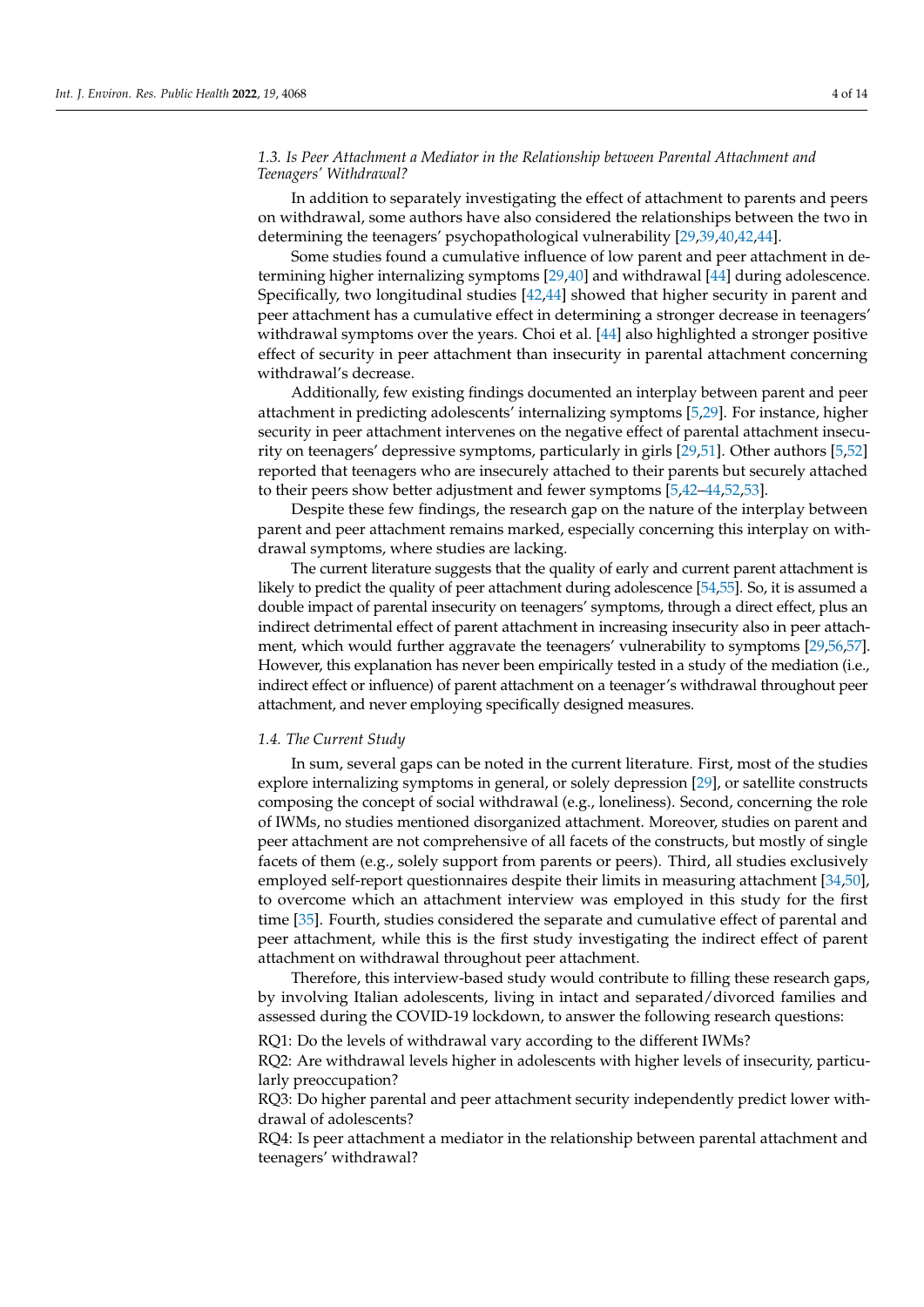## **2. Materials and Methods**

#### *2.1. Participants and Procedure*

Adolescents included in this study participated in the first phase of a longitudinal study conducted in North-West Italy during the first and second waves of the COVID-19 pandemic, from May 2020 to March 2021. Data here included were collected between May and September 2020, when in Italy there were moderate to severe restrictions on social contacts, with intermittent lockdowns of various lengths (two weeks on average).

The entire research obtained approval from the Ethical Committee of the Department of Educational Sciences at the University of Genoa, protocol n. 037.

The total sample of the first phase counted 101 teenagers aged 12–17 years old, enrolled with an age between 12 and 19 years old, and no diagnoses for psychiatric disorders or physical or intellectual disabilities. Of them, 91 (90%) were included in this study according to the criteria of having completed the questionnaire to assess withdrawal and the interview to assess attachment, i.e., IWM, and specific parent and peer attachment representations. There were no differences between the subsample considered in this study and the total sample in age or gender distribution, all *p* > 0.05.

Therefore, 91 teenagers took part in this study and they were aged 12–17 years old (Mean  $(M) = 14.90$ , standard deviation  $(SD) = 1.64$ ; 42% boys), almost all being of Italian nationality (96%) and attending middle (55%) or high school (69%). Teenagers were all Caucasian and belonged mostly to intact families (80% co-living or married parents), while 20% of them came from separated/divorced families.

Almost all participants' families reported middle-to-high annual income and SES (94%), and the majority of parents were employed (90%), with at least a high-school diploma (55%) or higher educational level (53%). Most of the teenagers had siblings (67%), usually one (62%).

Potential participants were randomly enrolled through public schools. Teenagers interested in voluntarily participating were verbally informed of the aims and procedure of the entire research and about the contents of the informed consent that they were asked to sign to agree to participate. Before the data collection, all the parents signed informed consent as well to agree to the teenagers' participation. The participants did not receive any incentives for their participation. Because of public health emergency restrictions, data were collected via the internet, in individual sessions on video-calls lasting 1.5 h on average. Participants were asked to respond to an interview and to complete questionnaires remotely.

All the interviews were verbally transcribed to be coded according to official coding guidelines by two certified reliable raters (the first and the third authors). Data of the survey contained in the web repository were periodically downloaded, transposed into a database compatible with the software IBM Statistical Package for the Social Sciences (SPSS) version 24 (IBM Corporation, Armonk, NY, USA), which was saved in hard drives with passwords changed monthly.

#### *2.2. Measures*

## 2.2.1. Withdrawal

The participants' withdrawal was assessed through the syndrome scale withdrawn/ depressed of the Youth Self-Report 11–18 years (YSR, [\[6](#page-11-1)[,58\]](#page-12-23)), a well-known 112-item questionnaire to assess emotional-behavioral symptoms in adolescents. The teenager is asked to rate his/her symptoms by agreeing with a list of sentences on a three-point Likert-type scale  $(0 =$  never true,  $1 =$  sometimes true,  $2 =$  most of the time or always true). The score in the withdrawn/depressed scale is the sum of the scores of items 5 ("There is very little that I enjoy"), 54 ("I would rather be alone than with others"), 65 ("I refuse to talk"), 69 ("I am secretive or keep things for myself"), 75 ("I am too shy or timid"), 102 ("I don't have much energy"), 103 ("I am unhappy, sad or depressed"), and 111 ("I keep from getting involved with others"), with higher scores indicative of more depressive withdrawal. Together with the scales anxious/depressed and somatic complaints, the scale withdrawn/depressed is grouped in the main scale of internalizing symptoms. The version used in this study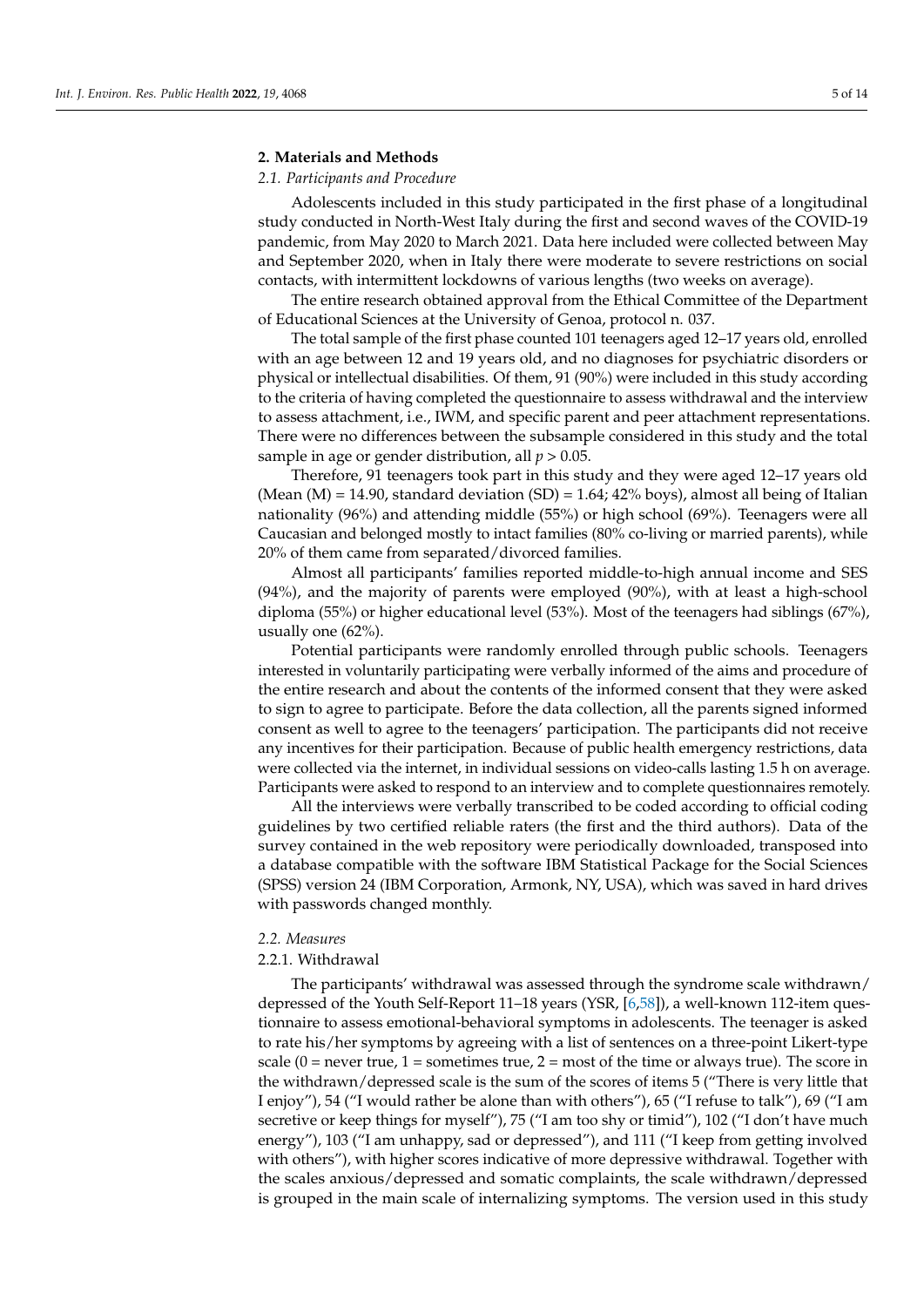showed Cronbach's α between 0.71 and 0.95. In this study, Cronbach's α was 0.84, reaching the satisfactory level of 0.75 for the withdrawn scale here considered.

#### 2.2.2. Attachment IWMs and Attachment to Parents and Peers

General and specific attachment representations were assessed with the Friends and Family Interview (FFI, [\[35](#page-12-2)[,59\]](#page-12-24)), an age-adapted interview specifically designed to assess attachment in youths aged 7–17 years old. The youth answers questions about his/her social and school activities and relationships with parents, siblings, and peers, particularly with a best friend decided by the interviewee. The questions are designed to elicit aware and partially unaware aspects of attachment representations. To consider the potentially traumatic impact of eventual losses or adversities due to the COVID-19 pandemic (especially important to rate disorganization), two related questions to the interview in this study, in agreement with the author(s) H. Steele.

The interview was audio- or videotaped to be transcribed verbatim and coded according to a coding system that allowed assigning scores in four scales for the widely known attachment patterns secure-autonomous (F/S), insecure-dismissing (Ds), insecurepreoccupied  $(E/p)$ , and insecure-disorganized, of which the higher score identified the prevalent general attachment IWM. These pattern scores were assigned based on scores (1–4 points) assigned to several scales, including those for specific attachment representations to parents (secure base/safe haven (SB/SH), in three separate scales for mother, father, and another significant figure), and peers (i.e., social competence subscale and two scales for the relationship with the best friend—namely, frequency and quality of contact), plus other scales (narrative coherence, reflective functioning, self-esteem, siblings relationships, affective regulation strategies and differentiation of parental representations). In this study, the general attachment IWM was assessed considering the attachment categories and the scales for attachment patterns, while specific parent and peer attachment representations were assessed through two scales created for this study—namely SB/SH parents (the mean of the scores in the scales SB/SH mother and father) and peer attachment (the mean of the scores in social competence and frequency and quality of best friendship). Two certified raters (the first and second authors) blind double-coded 14% of interviews, and the rest  $(86%)$  were coded by one rater. The inter-rater agreement was 94% ( $k = 0.86$ ) on secure– insecure and four-way classifications, and all scores assigned by the two raters significantly correlated with each other, all  $p < 0.001$ . For the double-rated interviews, the mean scores of those assigned by the first and the second raters were used as scores. The Cronbach's  $\alpha$  in this study was 0.77 without the computed additional scales here used, remaining satisfactory after their inclusion ( $\alpha$  = 0.79)

#### 2.2.3. Demographic Information

Information about participants' demographics, education and family was collected with a demographic data sheet ad hoc.

#### *2.3. Analytic Plan*

Data analyses were performed with Statistical Package for the Social Sciences (SPSS) version 24, with PROCESS macro [\[60\]](#page-13-0). All analyses were considered statistically significant with  $p < 0.05$ , and descriptive statistics were fully detailed (frequencies and percentages of attachment categories, M and SD of scores for all measures).

Preliminary scores of boys and girls and teenagers with parents together or divorced/separated were compared through *t*-tests for independent samples, and Pearson's correlations were performed between participant's age and all measures' scores to check the effects of demographics as potential confounding variables, controlled in future correlations if significant.

For the first research question, withdrawal scores of participants classified as secure or insecure in the FFI were compared through a *t*-test for independent samples, and oneway analysis of variance (ANOVA) was performed to check the effect of the four-way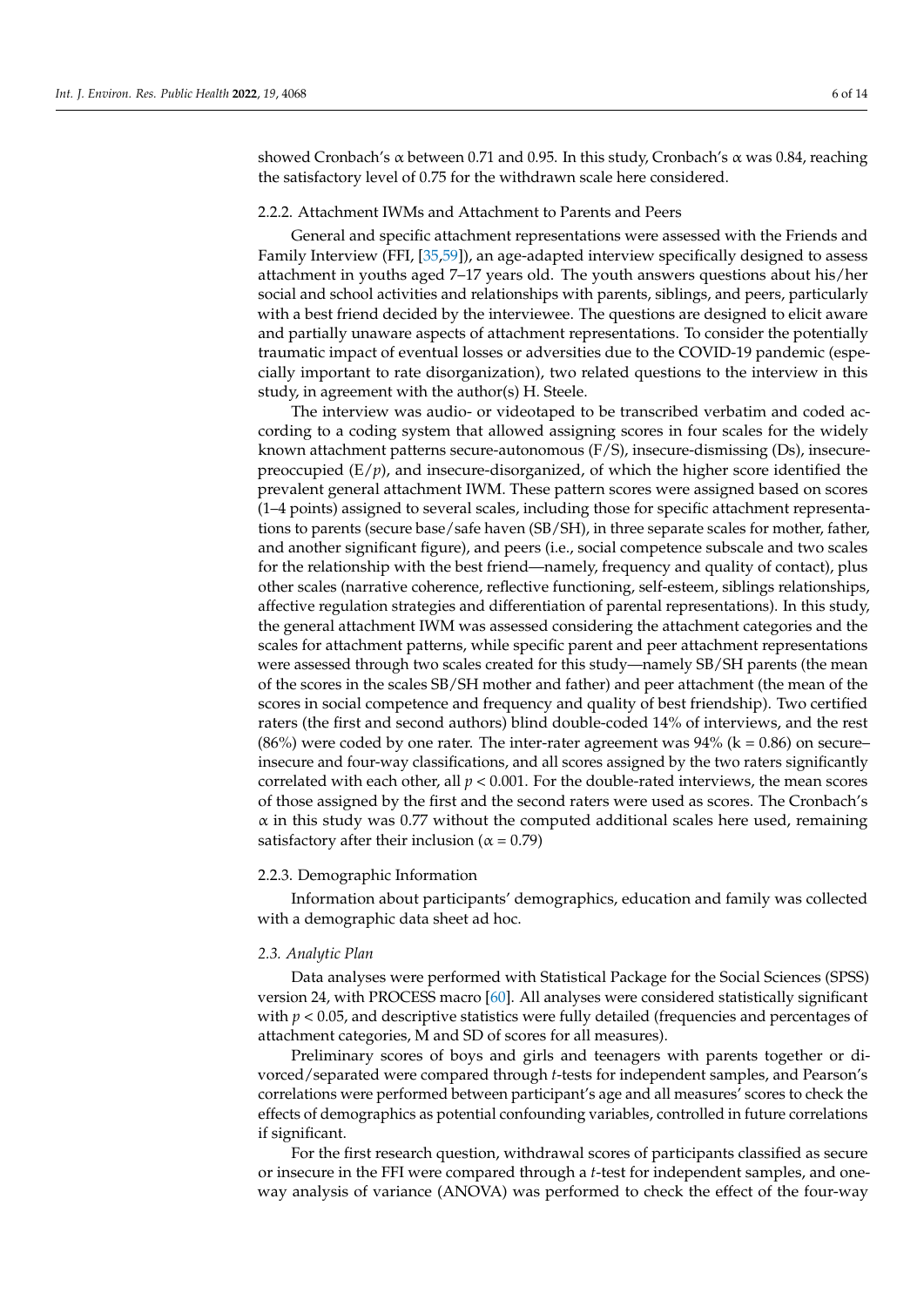attachment classification on YSR/withdrawal scores, which were also correlated with FFI/patterns scales to also check associations at a dimensional level, employing Pearson's correlation coefficient.

For the second research question, the pattern of Pearson's correlations between withdrawal and SB/SH parents and peer attachment scores was firstly analyzed, carrying out simple regression models to check the predictive independent or cumulative effects of the two types of specific attachment on withdrawal.

For the third research question, a mediation model was developed through PROCESS macro for SPSS, according to Hayes' indications [\[60\]](#page-13-0).

## **3. Results**

Detailed descriptive results are reported in Table [1,](#page-6-0) including the preliminary control for gender and age, which revealed that older participants were more secure in peer attachment, and girls showed higher security in parental attachment, thus demographics were controlled in subsequent analyses.

<span id="page-6-0"></span>Table 1. Family structure, age, and gender differences on withdrawal <sup>a</sup> and attachment patterns <sup>b</sup> toward parents and peers in Italian teenagers.

|                    | <b>Total</b> |           | Parents  |           |           |           |                    | <b>Relation</b> | Gender |             |      |           |                    |
|--------------------|--------------|-----------|----------|-----------|-----------|-----------|--------------------|-----------------|--------|-------------|------|-----------|--------------------|
|                    |              |           | Together |           | Separated |           | <b>Differences</b> | with Age        |        | <b>Boys</b> |      | Girls     | <b>Differences</b> |
|                    | M            | <b>SD</b> | M        | <b>SD</b> | M         | <b>SD</b> | t(88)              | r               | М      | <b>SD</b>   | M    | <b>SD</b> | t(89)              |
| Withdrawal         | 3.55         | 2.49      | 3.49     | 2.54      | 3.76      | 2.31      | $-0.40$            | $-0.01$         | 3.26   | 2.71        | 3.70 | 2.33      | $-0.82$            |
| F/S                | 3.22         | 0.77      | 3.22     | 0.77      | 3.18      | 0.79      | 0.20               | 0.12            | 3.01   | 0.81        | 3.37 | 0.71      | $-2.20$            |
| DS                 | 1.60         | 0.75      | 1.62     | 0.66      | 1.53      | 0.72      | 0.46               | $-0.08$         | 1.79   | 0.74        | 1.46 | 0.73      | 2.09               |
| E/p                | 1.16         | 0.35      | 1.16     | 0.36      | 1.18      | 0.30      | $-0.20$            | $-0.19$         | 1.14   | 0.30        | 1.17 | 0.38      | $-0.34$            |
| D                  | 1.06         | 0.26      | 1.18     | 0.50      | 1.03      | 0.15      | $-2.09$            | $-0.06$         | 1.12   | 0.37        | 1.02 | 0.10      | 1.85               |
| SB/SH<br>parents   | 2.88         | 0.71      | 2.91     | 0.72      | 2.72      | 0.66      | 0.99               | $-0.07$         | 2.68   | 0.75        | 3.02 | 0.65      | $-2.31*$           |
| Peer<br>attachment | 3.42         | 0.54      | 3.38     | 0.52      | 3.61      | 4.29      | $-1.69$            | $0.28**$        | 3.41   | 0.54        | 3.43 | 0.54      | $-0.21$            |

 $1 N = 91$ . Boys = 38, girls = 53. <sup>a</sup> Youth Self-Report 11–18 years. <sup>b</sup> Friends and Family Interview. F/S = secure autonomous, Ds = insecure-dismissing,  $E/p$  = insecure-preoccupied, D = insecure-disorganize, SB/SH = secure base/safe haven. *p* < 0.05 \*, < 0.01 \*\*, and < 0.001 \*\*\*.

As shown in Table [1,](#page-6-0) the preliminary control for the family structure revealed no differences in scores of withdrawal or attachment patterns between teenagers living with together or separated/divorced parents, all  $p > 0.095$ ; therefore, all participants were considered as one unique sample in further analyses.

## *3.1. Differences in Withdrawal According to the Attachment IWM*

The distribution of attachment classifications in the FFI was 74 (81.3%) secure and 17 (18.7%) insecure, of which 15 (16.5%) insecure-dismissing, and only 1 participant classified as insecure-preoccupied, and only 1 as insecure-disorganized (1.1% each).

The comparison in withdrawal scores according to the general attachment IWM did not reveal differences between secure ( $M = 3.46$ ,  $SD = 2.54$ ) and insecure ( $M = 3.88$ ,  $SD = 2.50$ ) participants,  $t(89) = -0.63$ ,  $p = 0.529$ , or among participants classified as secure-autonomous  $(M = 3.46, SD = 2.54)$ , insecure-dismissing  $(M = 3.80, SD = 2.60)$ , insecure-preoccupied (M = 2, SD = 0), or disorganized (M = 5, SD = 0), F(3) = 0.31, *p* = 0.817.

Moreover, there were no correlations between withdrawal and the four attachment patterns, all *p* > 0.067. Therefore, differences in withdrawal according to the prevalent IWM were not found at a categorical or at dimensional level.

## *3.2. Prediction of Withdrawal Based on Parent and Peer Attachment*

Withdrawal scores show correlations with both FFI scores of SB/SH parents,  $r(88) = -0.21$ , *p* = 0.049, and peer attachment, r(88) = −0.3[2](#page-7-0), *p* = 0.002. Table 2 shows regression models for the prediction of withdrawal based on specific attachment representations, which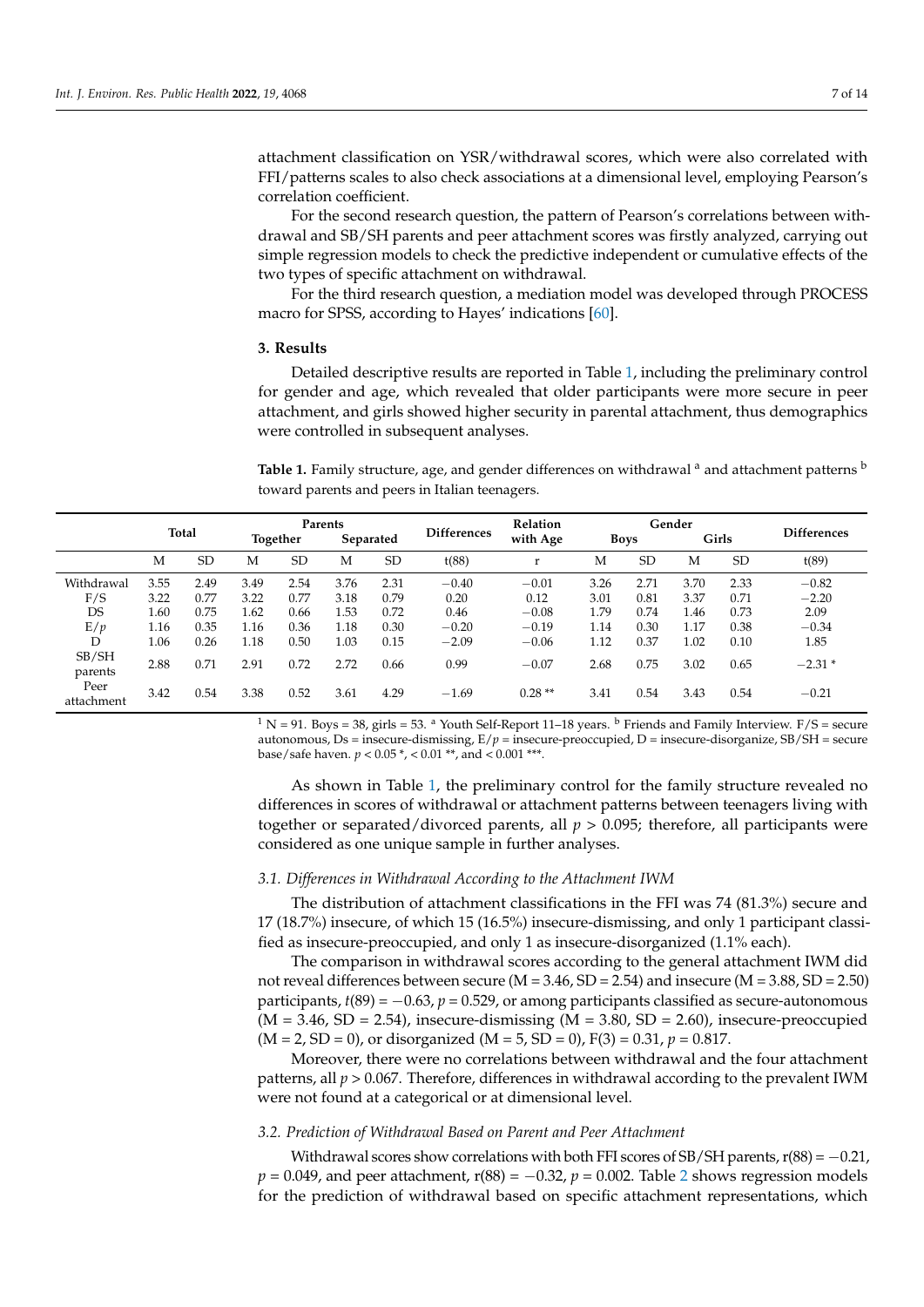were all significant. Model 1 and model 2 revealed that both parent and peer attachment security independently predicted less withdrawal, but when considered together, only peer attachment security was a significant predictor, accounting for 8% of the variance in withdrawal.

<span id="page-7-0"></span>**Table 2.** Models of prediction of teenagers' withdrawal <sup>a</sup> based on the predictors: parent and peer attachment <sup>b</sup> representations.

|                 | β          | SЕ   |         | 95% CI  | p       | F(1,89) | $\mathbb{R}^2$ | adj $\mathbb{R}^2$ |
|-----------------|------------|------|---------|---------|---------|---------|----------------|--------------------|
| Effect          |            |      | LL.     | UL      |         |         |                |                    |
| Model 1         |            |      |         |         | 0.049   | 3.94    | 0.04           | 0.21               |
| Constant        | $5.60***$  | 1.08 | 3.45    | 7.75    | < 0.001 |         |                |                    |
| SB/SH parents   | $-0.72*$   | 0.36 | $-1.45$ | 0.001   | 0.049   |         |                |                    |
| Model 2         |            |      |         |         | 0.002   | 9.74    | 0.31           | 0.10               |
| Constant        | $8.77***$  | 1.70 | 5.39    | 12.15   | < 0.001 |         |                |                    |
| Peer attachment | $-1.53$ ** | 0.49 | $-2.54$ | $-0.56$ | 0.002   |         |                |                    |
| Model 3         |            |      |         |         | 0.008   | 5.10    | 0.10           | 0.08               |
| Intercept       | $8.98***$  | 1.73 | 5.54    | 12.42   | < 0.001 |         |                |                    |
| SB/SH parents   | $-0.283$   | 0.39 | $-1.07$ | 0.54    | 0.479   |         |                |                    |
| Peer attachment | $-1.36*$   | 0.55 | $-2.45$ | $-0.26$ | 0.016   |         |                |                    |

 $\frac{1}{1}$  N = 91. Boys = 38, girls = 53. <sup>a</sup> Youth Self-Report 11–18 years. <sup>b</sup> Friends and Family Interview. SB/SH = secure base/safe haven. *p* < 0.05 \*, < 0.01 \*\*, and < 0.001 \*\*\*.

#### *3.3. Mediation Model*  $\alpha$  simple mediation and  $\alpha$  simple was carried outcome was the score of outcome was the score of  $\alpha$

A simple mediation analysis was carried out, where the outcome was the score of withdrawal, the parental attachment security in attachment was the predictor, and the peer attachment was the mediator. The mediation model is illustrated in Figure 1, with standardized beta coefficients. The indirect effect of parental attachment on withdrawal was found to be statistically significant (standardized effect =  $-0.125$ , 95% CI ( $-0.237$ ,  $-0.032$ )). The difference between the standardized total effect of  $X$  on  $Y$  and the indirect effect mediated by M was 0.61; therefore, the higher attachment security to parents accounted alone for 39% of the effect in reducing adolescents' withdrawal symptoms, but 61% of the  $\,$ effect was mediated by the higher attachment security to peers.

<span id="page-7-1"></span>

**Figure 1.** Graphical representation of the mediation model of the effect of the parental attachment **Figure 1.** Graphical representation of the mediation model of the effect of the parental attachment security (X) on adolescents' withdrawal symptoms (Y), as mediated by the security in peer attachment (M).

## 4. Discussion

In this study, community teenagers were assessed in withdrawal and attachment representations, aiming at identifying pathways of risk connecting them.

Given the likelihood of teenagers showing more loneliness and attachment insecurity following parental separation [\[20](#page-11-15)[,21\]](#page-11-16) and the additional stress observed in families with separated/divorced parents during the pandemic [\[22\]](#page-11-17), differences in teenagers' scores according to the family structure were preliminarily checked, and they were not significant. Therefore, growing up in intact or separated/divorced families did not seem influential on a teenager's levels of withdrawal or attachment security, so the risk trajectories identified here can be considered valid for all teen participants regardless of their family structure.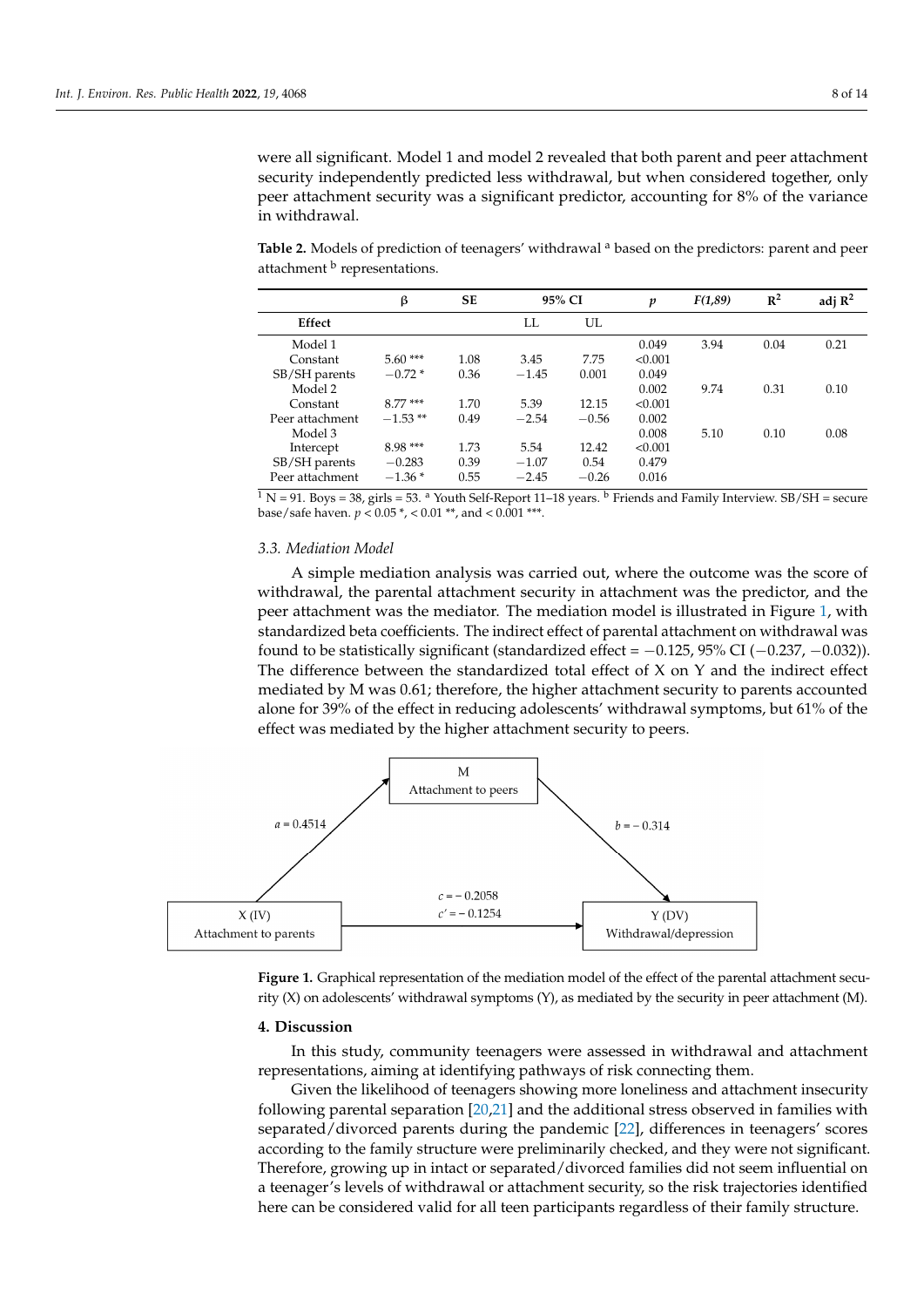The results for the first research question revealed that insecurely attached teenagers did not show more withdrawal than securely attached ones, as there were no differences between teenagers classified as secure or insecure in the age-adapted Friends and Family Interview. Therefore, once following Furlong's suggestion [\[33\]](#page-12-0) and the assumption of the lower withdrawal in securely-attached adolescents was tested, this did not prove to be well-founded in this sample.

Moreover, the results answering the second research question did not confirm more withdrawal along with more preoccupation in attachment, given there were no relationships between the levels of social withdrawal and the levels of attachment security, or insecurity in form of dismissal, preoccupation, or disorganization. In addition to contrasting the existing literature [\[31–](#page-11-26)[33\]](#page-12-0), these data provide unpublished information about the apparent irrelevance of attachment disorganization on the symptoms of adolescents' withdrawal, which can be counterintuitive within current literature  $[34]$ . In general, taking together these results seems to suggest the main attachment IWM as not being influential on teenager's withdrawal, contrasting with the literature [\[4\]](#page-10-2). One explanation of this result considers the particular context where the study was carried out, as this is the first study on the topic conducted during the COVID-19 pandemic, in a period of intermittent lock-downs due to the public health emergency's restrictions. One can assume a reduction in fear of separation for more preoccupied teenagers forced at home with their parents, and this condition could have unexpectedly reinforced significant bonds [\[61](#page-13-1)[–63\]](#page-13-2). Indeed, despite the concern for the impact of teenagers' isolation due to the reduction in face-to-face contact [\[62\]](#page-13-3), for some teenagers lock-downs gave occasion to become closer to significant attachment figures, having more chances to share activities and feelings with their parents [\[64\]](#page-13-4), to have a virtual meaningful conversation with existing friends, and to seek new friends on social media [\[61,](#page-13-1)[65\]](#page-13-5). This condition could have impacted positively both withdrawal and attachment representations, and maybe could have influenced the relationship between the two in a different direction than what was observed before the pandemic [\[31,](#page-11-26)[32\]](#page-11-27). Another possible explanation is the low variability in attachment categories in this sample, where more than 80% of teenagers were classified as secure, and almost none of them received a preoccupied or disorganized category, so eventual differences might have been hard to detect with statistical tests. Lastly, together with other authors [\[29\]](#page-11-24), this result can suggest that the investigation of the impact of the general IWM during adolescence—when it is fluid and under continuous update—could be less informative than studying the specific role of its contributors—i.e., the security in attachment parents and peers.

Indeed, results answering the third and fourth research questions brought new information to the knowledge in the field, for the first time employing specific measures to capture the specific constructs of withdrawal and specific representations of attachment through an interview designed for this scope.

First, once controlling for the effect of gender and age, the results answering the third research question confirmed that attachment security towards both parents and peers reduces the adolescents' likelihood of showing withdrawal, in line with the literature [\[29,](#page-11-24)[42,](#page-12-13)[44,](#page-12-11)[46\]](#page-12-9). As in other studies [\[29](#page-11-24)[,42](#page-12-13)[,44\]](#page-12-11), these two types of attachment relationships acted independently in determining the risk of a teenager showing withdrawal, similar to what was observed in pathways of risk of other internalizing problems such as depression [\[29\]](#page-11-24). Moreover, the models of prediction highlighted that the effect of peer attachment was stronger than the parental one; indeed, only the former was a significant predictor, while the latter lost significance when these contributors were considered together, similar to the finding by Choi et al. [\[44\]](#page-12-11). This result supports the idea that, with advancing adolescence, peers progressively become more and more important in the hierarchy of attachment figures, actively contributing to the social well-being of the person [\[29](#page-11-24)[,30](#page-11-25)[,56](#page-12-21)[,57\]](#page-12-22).

In addition, the results answering the fourth and last research question confirm that attachment to parents and peers not only shows independent and cumulative effects, but they interplay in determining risk trajectories, and the mediation model reported here is an attempt to focus on the nature of this interplay. Specifically, the results reveal an indirect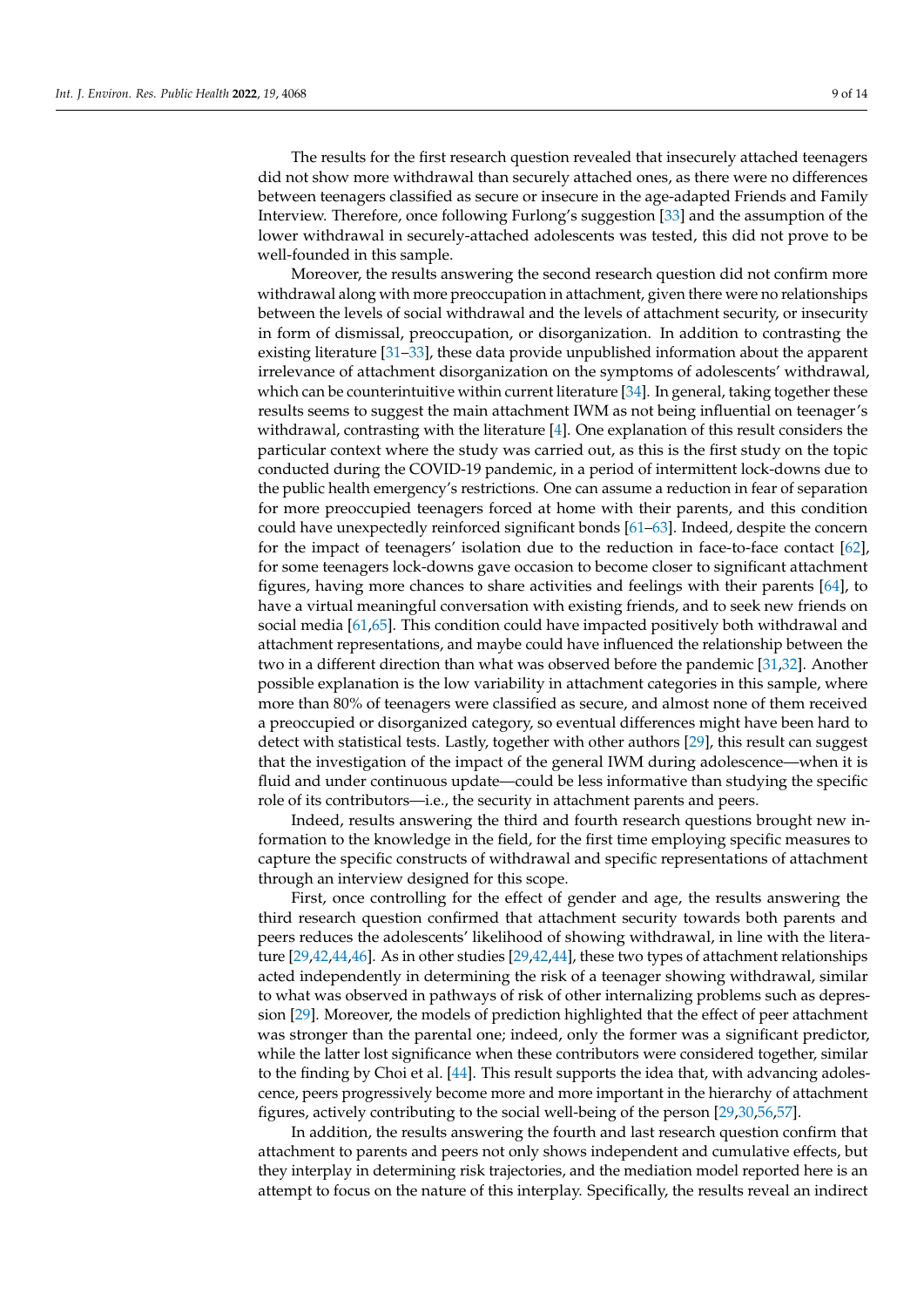positive effect of parent attachment on withdrawal throughout peer attachment, in line with the theoretical hypothesis made based on the literature on depression [\[29,](#page-11-24)[40,](#page-12-7)[42](#page-12-13)[–44\]](#page-12-11). This result is particularly outstanding, as no studies before tested this hypothesis, so these are the first empirical data supporting the idea that the relationship between parent attachment and adolescents' mental health is likely to be due to the impact of parent attachment on peer attachment. Therefore, the wide amount of data documenting the relationships between parent attachment and teenagers' symptoms may be reread considering that quite a large portion (61%) of the positive or detrimental effect of parental attachment security on these teenager's symptoms depends on the fact that parental attachment security also influences attachment security to peers, as stated by meta-analyses [\[54](#page-12-19)[,55\]](#page-12-20). With this perspective, since the results for the third research question suggest a major role of attachment security to peers in determining withdrawal symptoms, the likelihood of showing security in peer relationships is meanwhile influenced by attachment security to parents, as a primary source of interpersonal confidence for further relationships. In other words, the protective role of parental attachment security on teenagers' withdrawal seems to be mainly due to the positive influence of parental attachment security on the development of healthy and functional bonds of adolescents with peers. Theoretically, this is in line with the idea that secure attachment to parents in adolescence and adulthood is a distal protective factor for mental health and well-being that fosters its potential throughout the development of attachment bonds with other significant others [\[18,](#page-11-13)[24,](#page-11-19)[55\]](#page-12-20).

### **5. Conclusions, Limitations, and Future Lines of Research**

These outstanding results broaden the current knowledge on the beneficial contribution of peer relationships in adolescence. Extending results on internalizing problems and the more studied depressive symptoms [\[4,](#page-10-2)[29\]](#page-11-24), this study highlight withdrawal as another possible aspect where parent attachment security can have a positive indirect effect throughout peer attachment. If further studies will support these findings, they would help overcome a deterministic view where attachment to parents alone affects a teenager's long-term well-being [\[54,](#page-12-19)[56](#page-12-21)[,57\]](#page-12-22), opening new perspectives that consider its influence on other significant relationships [\[29\]](#page-11-24). This broader perspective also allows these results to be read encouragingly by all adults who care for adolescents. Indeed, even if there are compromised situations in the family context, it would be still possible to intervene preventively for the well-being of the adolescent by facilitating relations with peers. Mental health professionals can use specific tools to map attachment in both parent and peer relationships, such as the age-developed interview used in this study [\[35,](#page-12-2)[59\]](#page-12-24), to design interventions to foster a teenager's ability to build positive, intimate, and emotionally supportive friendships against the withdrawal, fostering their resilience. As a suggestion, targeted interventions for withdrawn teenagers could be eventually adapted from the evidence-based interventions designed for autism, where social withdrawal is present for different reasons [\[66\]](#page-13-6). At a community level, teachers or extracurricular school coaches can propose group activities to promote peer networks, engagement, enthusiasm in social activities, and friendship skills [\[67\]](#page-13-7).

In one case, this would give time to mental health to simultaneously work in supporting connected and more positive attachment relationships with parents—for instance, through evidence-based short parenting programs [\[68\]](#page-13-8). If parents are difficult to engage with, facilitating peer relationships would still be preventative and could increase adolescent resilience [\[69\]](#page-13-9) and could perhaps facilitate access to mental health services in the event of clinically significant withdrawal symptoms. For instance, researchers and practitioners could develop attachment-oriented interventions aiming to increase the quality of peer relationships, which could be proposed in cases of problematic families or caregivers who are difficult to engage. In this regard, the current pandemic period—characterized by a restriction of school-based and outdoor peer activities—poses a challenge to researchers and professionals to rethink these activities even in an internet-delivered version, to ensure the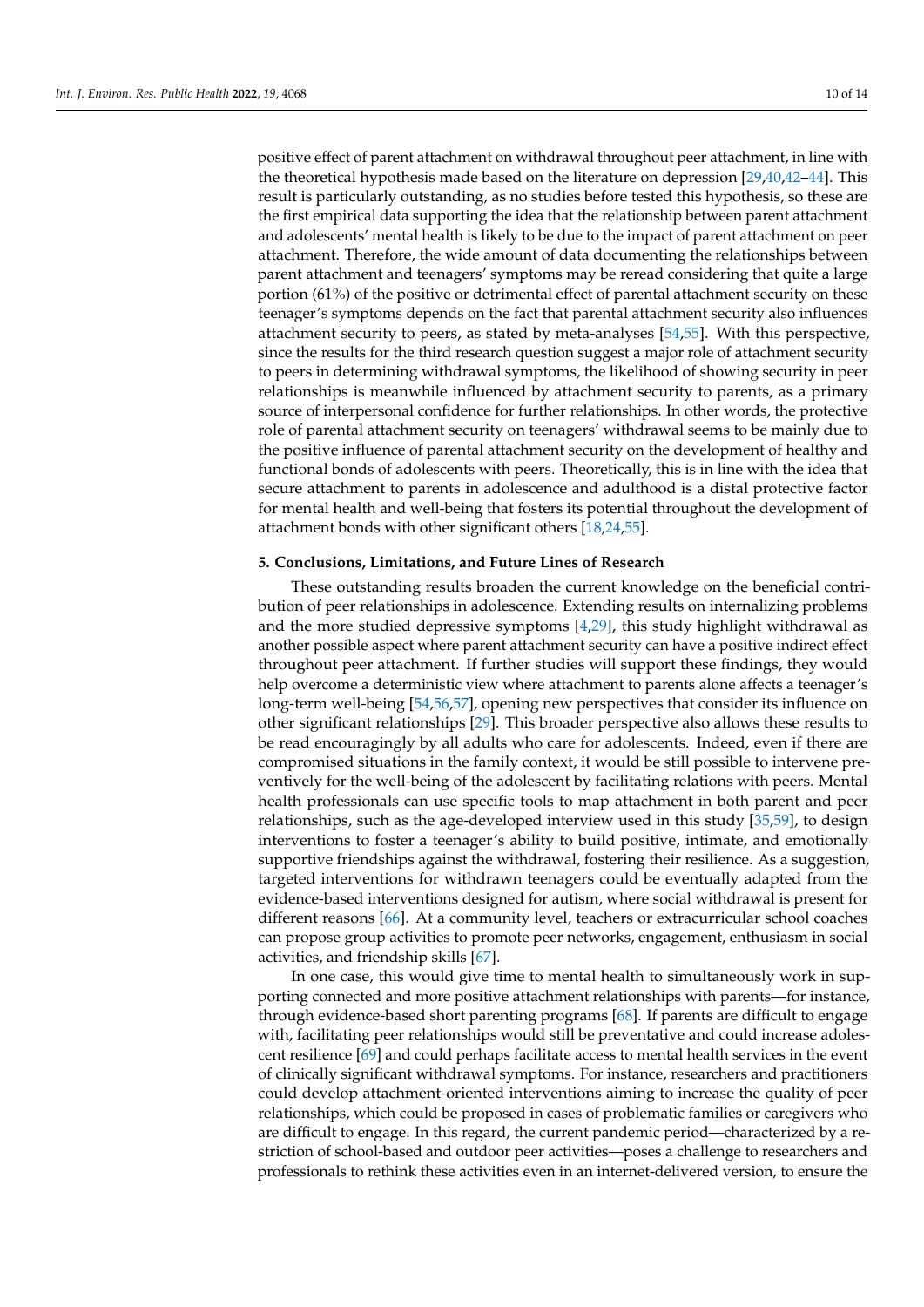possibility of prevention even in the riskiest cases of forced closure from external demands, and not only due to adolescent symptoms [\[70,](#page-13-10)[71\]](#page-13-11).

Of course, the limitations of this study curb enthusiasm, as they reduce the generalizability of the results, which require further research to be considered valid. Indeed, the sample size is small because of the pilot nature of the study and the use of interviews, which has the strength to allow a comprehensive evaluation of attachment representations at an aware and unaware level, but they are longer to administer and code. Further, this is one of few studies that has evaluated withdrawal with a specific measure for assessing this construct and not other satellite ones (e.g., loneliness); however, a single scale of an instrument is not sufficient for obtaining fully reliable results. Moreover, the sample size also affected the results concerning eventual differences due to the family structure, as only 20% of adolescents had divorced/separated parents. This calls for future studies employing larger samples and specific methods of assessment of withdrawal, which so far are lacking when it comes to being based on the evaluation of components of the construct, or on diagnostic criteria proposed for Hikikomori syndrome [\[68\]](#page-13-8), highlighting a substantial gap in methods if the purpose is to assess sub-threshold symptoms in community adolescents for preventive utility, as in this study.

Lastly, this study on a low-risk community population did not consider the cumulative influence of other potentially influential factors on both attachment and withdrawal, such as the presence of adversities within or outside, such as intimate partner violence, substance abuse in the family, or bullying [\[72,](#page-13-12)[73\]](#page-13-13), as well the influence of other comorbid symptoms [\[12\]](#page-11-7). Future studies could integrate the analyses of these variables to reach a better comprehension of the phenomenon of adolescents' withdrawal, which this study has confirmed as being still poorly explored, despite being a harbinger of numerous future lines of investigation of clinical relevance.

**Author Contributions:** Conceptualization, S.M. and G.R.; methodology, S.M. and C.S.P.; formal analysis, S.M.; investigation, S.M.; resources, S.M. and C.S.P.; data curation, S.M. and C.S.P.; writing original draft preparation, S.M.; writing—review and editing, S.M., C.S.P. and G.R.; visualization, G.R.; supervision, C.S.P.; project administration, C.S.P. All authors have read and agreed to the published version of the manuscript.

**Funding:** This research received no external funding.

**Institutional Review Board Statement:** The study was conducted according to the guidelines of the Declaration of Helsinki, and the study was approved by the Ethical Committee of the Department of Educational Sciences of the University of Genoa (protocol code n. 037, date of approval 11 June 2020).

**Informed Consent Statement:** Informed consent was obtained from all subjects involved in the study and by all of their legal caretakers.

**Data Availability Statement:** The data presented in this study are available on request from the corresponding author. The data are not publicly available due to institutional policies and because part of a longitudinal project is still ongoing.

**Acknowledgments:** We thank all of the teenagers who voluntarily participated in the study.

**Conflicts of Interest:** The authors declare no conflict of interest.

## **References**

- <span id="page-10-0"></span>1. Channel, R.L. A Review of the Research on Social Withdrawal in Children and Adolescents. 1998. Available online: [https://scholarworks.](https://scholarworks.uni.edu/grp/478) [uni.edu/grp/478](https://scholarworks.uni.edu/grp/478) (accessed on 26 March 2022).
- 2. Rubin, K.H.; Chen, X.; Hymel, S. Socioemotional characteristics of withdrawn and aggressive children. *Merrill-Palmer Q. (1982)* **1993**, *39*, 518–534.
- <span id="page-10-1"></span>3. Katz, S.J.; Conway, C.C.; Hammen, C.L.; Brennan, P.A.; Najman, J.M. Childhood social withdrawal, interpersonal impairment, and young adult depression: A mediational model. *J. Abnorm. Child Psychol.* **2011**, *39*, 1227–1238. [\[CrossRef\]](http://doi.org/10.1007/s10802-011-9537-z) [\[PubMed\]](http://www.ncbi.nlm.nih.gov/pubmed/21744059)
- <span id="page-10-2"></span>4. Rubin, K.H.; Coplan, R.J. Paying Attention to and Not Neglecting Social Withdrawal and Social Isolation. *Merrill-Palmer Q.* **2004**, *50*, 506–534. [\[CrossRef\]](http://doi.org/10.1353/mpq.2004.0036)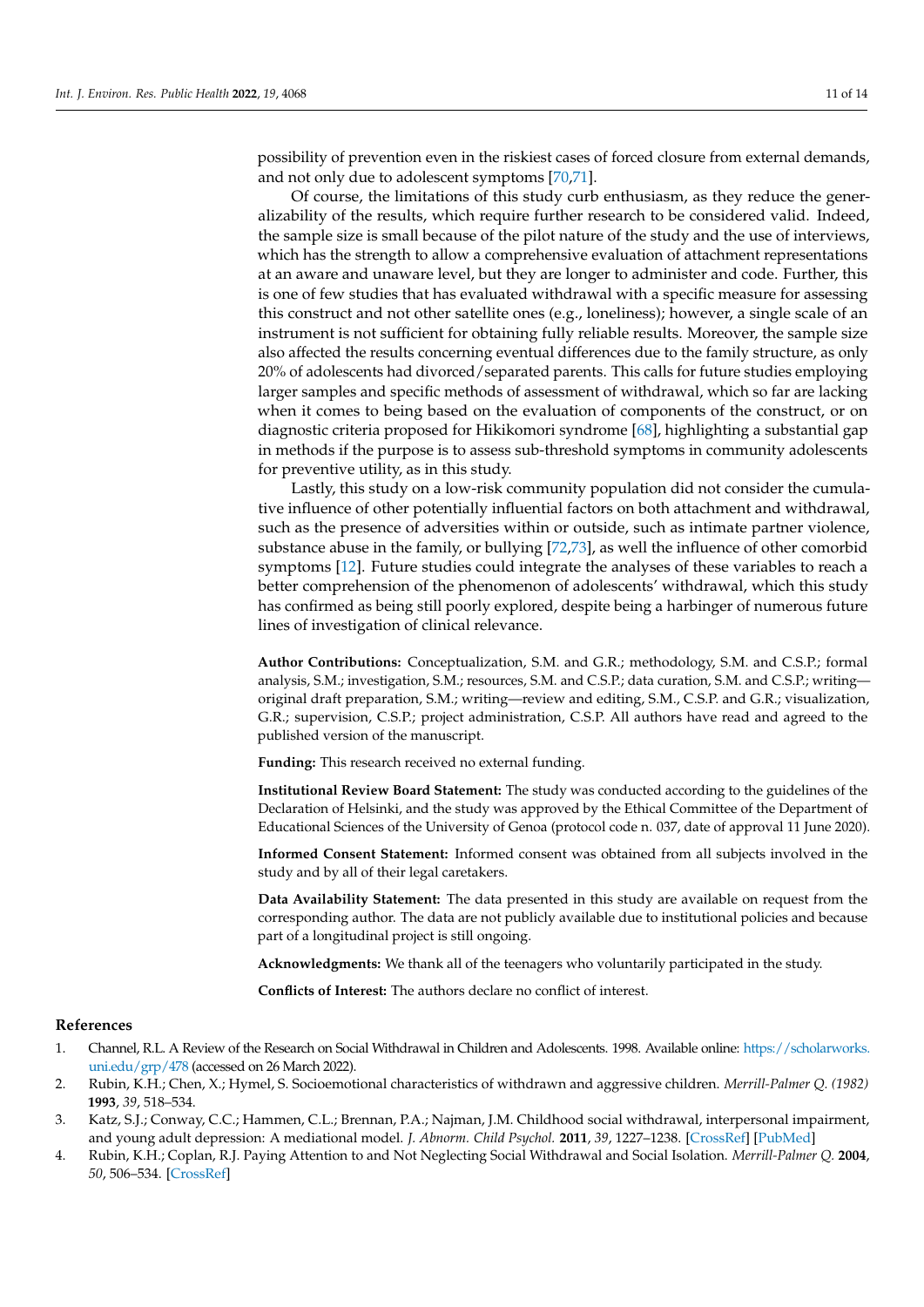- <span id="page-11-0"></span>5. Rubin, K.H.; Bowker, J.; Gazelle, H. Social withdrawal in childhood and adolescence: Peer relationships and social competence. In *The Development of Shyness and Social Withdrawal*; Rubin, K.H., Coplan, R.J., Eds.; The Guilford Press: New York, NY, USA, 2010; pp. 131–156.
- <span id="page-11-1"></span>6. Achenbach, T.M.; Rescorla, L.A. *Manual for the ASEBA School-Age Forms & Profiles*; University of Vermont, Research Center for Children, Youth, & Families: Burlington, VT, USA, 2001.
- <span id="page-11-2"></span>7. Finning, K.; Ukoumunne, O.C.; Ford, T.; Danielsson-Waters, E.; Shaw, L.; De Jager, I.R.; Moore, D.A. The association between child and adolescent depression and poor attendance at school: A systematic review and meta-analysis. *J. Affect. Disord.* **2019**, *245*, 928–938. [\[CrossRef\]](http://doi.org/10.1016/j.jad.2018.11.055) [\[PubMed\]](http://www.ncbi.nlm.nih.gov/pubmed/30699878)
- <span id="page-11-3"></span>8. Rubin, K.H.; Bukowski, W.M.; Parker, J.G. Peer interactions, relationships, and groups. In *Handbook of Child Psychology*; Damon, W., Lerner, R.M., Eisenberg, N., Eds.; Guilford Press: New York, NY, USA, 2006; pp. 517–645.
- <span id="page-11-4"></span>9. Prior, M.; Smart, D.; Sanson AN, N.; Oberklaid, F. Does shy-inhibited temperament in childhood lead to anxiety problems in adolescence? *J. Am. Acad. Child Adolesc. Psychiatry* **2000**, *39*, 461–468. [\[CrossRef\]](http://doi.org/10.1097/00004583-200004000-00015)
- <span id="page-11-5"></span>10. Högnäs, R.S.; Almquist, Y.B.; Modin, B. Adolescent social isolation and premature mortality in a Swedish birth cohort. *J. Popul. Res.* **2020**, *37*, 1–23. [\[CrossRef\]](http://doi.org/10.1007/s12546-019-09237-6)
- <span id="page-11-6"></span>11. Kaneko, S. Japan's 'Socially Withdrawn Youths' and Time Constraints in Japanese Society: Management and conceptualization of time in a support group for 'hikikomori'. *Time Soc.* **2006**, *15*, 233–249. [\[CrossRef\]](http://doi.org/10.1177/0961463X06067034)
- <span id="page-11-7"></span>12. Pozza, A.; Coluccia, A.; Kato, T.; Gaetani, M.; Ferretti, F. The 'Hikikomori'syndrome: Worldwide prevalence and co-occurring major psychiatric disorders: A systematic review and meta-analysis protocol. *BMJ Open* **2019**, *9*, e025213. [\[CrossRef\]](http://doi.org/10.1136/bmjopen-2018-025213)
- <span id="page-11-8"></span>13. Kim, J.; Rapee, R.M.; Oh, K.J.; Moon, H.S. Retrospective report of social withdrawal during adolescence and current maladjustment in young adulthood: Cross-cultural comparisons between Australian and South Korean students. *J. Adolesc.* **2008**, *31*, 543–563. [\[CrossRef\]](http://doi.org/10.1016/j.adolescence.2007.10.011)
- <span id="page-11-9"></span>14. Kato, T.A.; Shinfuku, N.; Sartorius, N.; Kanba, S. Are Japan's hikikomori and depression in young people spreading abroad? *Lancet* **2011**, *378*, 1070. [\[CrossRef\]](http://doi.org/10.1016/S0140-6736(11)61475-X)
- <span id="page-11-10"></span>15. Li, T.M.; Wong, P.W. Youth social withdrawal behavior (hikikomori): A systematic review of qualitative and quantitative studies. *Aust. N. Z. J. Psychiatry* **2015**, *49*, 595–609. [\[CrossRef\]](http://doi.org/10.1177/0004867415581179)
- <span id="page-11-11"></span>16. Schaan, V.K.; Schulz, A.; Schächinge, H.; Vögele, C. Parental divorce is associated with an increased risk to develop mental disorders in women. *J. Affect. Disord.* **2019**, *257*, 91–99. [\[CrossRef\]](http://doi.org/10.1016/j.jad.2019.06.071) [\[PubMed\]](http://www.ncbi.nlm.nih.gov/pubmed/31299409)
- <span id="page-11-12"></span>17. Malagón-Amor, Á.; Martín-López, L.M.; Córcoles, D.; González, A.; Bellsolà, M.; Teo, A.R.; Bulbena, A.; Pérez, V.; Bergé, D. Family Features of Social Withdrawal Syndrome (Hikikomori). *Front. Psychiatry* **2020**, *11*, 138. [\[CrossRef\]](http://doi.org/10.3389/fpsyt.2020.00138) [\[PubMed\]](http://www.ncbi.nlm.nih.gov/pubmed/32194459)
- <span id="page-11-13"></span>18. Muzi, S.; Sansò, A.; Pace, C.S. What's Happened to Italian Adolescents During the COVID-19 Pandemic? A Preliminary Study on Symptoms, Problematic Social Media Usage, and Attachment: Relationships and Differences with Pre-pandemic Peers. *Front. Psychiatry* **2021**, *12*, 590543. [\[CrossRef\]](http://doi.org/10.3389/fpsyt.2021.590543) [\[PubMed\]](http://www.ncbi.nlm.nih.gov/pubmed/33986698)
- <span id="page-11-14"></span>19. Orgilés, M.; Morales, A.; Del Vecchio, E.; Mazzeschi, C.; Espada, J.P. Immediate psychological effects of the COVID-19 quarantine in youth from Italy and Spain. *Front. Psychol.* **2020**, *11*, 2986. [\[CrossRef\]](http://doi.org/10.3389/fpsyg.2020.579038)
- <span id="page-11-15"></span>20. Goldberg, A.E.; Allen, K.R.; Smith, J.Z. Divorced and separated parents during the COVID-19 pandemic. *Fam. Process* **2021**, *60*, 866–887. [\[CrossRef\]](http://doi.org/10.1111/famp.12693) [\[PubMed\]](http://www.ncbi.nlm.nih.gov/pubmed/34227099)
- <span id="page-11-16"></span>21. Çivitci, N.; Çivitci, A.; Fiyakali, N.C. Loneliness and life satisfaction in adolescents with divorced and non-divorced parents. *Kuram Ve Uygul. E ˘gitim Bilimleri* **2009**, *9*, 513–525.
- <span id="page-11-17"></span>22. Crowell, J.A.; Treboux, D.; Brockmeyer, S. Parental divorce and adult children's attachment representations and marital status. *Attach. Hum. Dev.* **2009**, *11*, 87–101. [\[CrossRef\]](http://doi.org/10.1080/14616730802500867) [\[PubMed\]](http://www.ncbi.nlm.nih.gov/pubmed/19197705)
- <span id="page-11-18"></span>23. Bowlby, J. *Attachment and Loss. Vol. 3: Loss, Sadness and Depression*; Basic Books: New York, NY, USA, 1980.
- <span id="page-11-19"></span>24. Groh, A.M.; Fearon, R.P.; van IJzendoorn, M.H.; Bakermans- Kranenburg, M.J.; Roisman, G.I. Attachment in the early life course: Meta-analytic evidence for its role in socioemotional development. *Child Dev. Perspect.* **2017**, *11*, 70–76. [\[CrossRef\]](http://doi.org/10.1111/cdep.12213)
- <span id="page-11-20"></span>25. Mikulincer, M.; Shaver, P.R. An attachment perspective on psychopathology. *World Psychiatry* **2012**, *11*, 11–15. [\[CrossRef\]](http://doi.org/10.1016/j.wpsyc.2012.01.003) [\[PubMed\]](http://www.ncbi.nlm.nih.gov/pubmed/22294997)
- <span id="page-11-21"></span>26. Ainsworth, M.D.S.; Blehar, M.C.; Waters, E.; Wall, S.N. *Patterns of Attachment: A Psychological Study of the Strange Situation*; Lawrence Erlbaum: Mahwah, NJ, USA, 1978.
- <span id="page-11-22"></span>27. George, C.; Main, M.; Kaplan, N. *Adult Attachment Interview (AAI)*; Unpublished manual; University of Berkeley: Berkeley, CA, USA, 1985.
- <span id="page-11-23"></span>28. Muzi, S.; Pace, C.S. Multiple facets of attachment in residential-care, late adopted, and community adolescents: An interviewbased comparative study. *Attach. Hum. Dev.* **2021**, *24*, 1–20. [\[CrossRef\]](http://doi.org/10.1080/14616734.2021.1899386)
- <span id="page-11-24"></span>29. Allen, J.P.; Porter, M.; McFarland, C.; McElhaney, K.B.; Marsh, P. The relation of attachment security to adolescents' paternal and peer relationships, depression, and externalizing behavior. *Child Dev.* **2007**, *78*, 1222–1239. [\[CrossRef\]](http://doi.org/10.1111/j.1467-8624.2007.01062.x) [\[PubMed\]](http://www.ncbi.nlm.nih.gov/pubmed/17650135)
- <span id="page-11-25"></span>30. Oldfield, J.; Humphrey, N.; Hebron, J. The role of parental and peer attachment relationships and school connectedness in predicting adolescent mental health outcomes. *Child Adolesc. Ment. Health* **2016**, *21*, 21–29. [\[CrossRef\]](http://doi.org/10.1111/camh.12108)
- <span id="page-11-26"></span>31. Krieg, A.; Dickie, J.R. Attachment and hikikomori: A psychosocial developmental model. *Int. J. Soc. Psychiatry* **2013**, *59*, 61–72. [\[CrossRef\]](http://doi.org/10.1177/0020764011423182) [\[PubMed\]](http://www.ncbi.nlm.nih.gov/pubmed/22131197)
- <span id="page-11-27"></span>32. Ogino, T. Managing categorization and social withdrawal in Japan: Rehabilitation process in a private support group for hikikomorians. *Int. J. Jpn. Sociol.* **2004**, *13*, 120–133. [\[CrossRef\]](http://doi.org/10.1111/j.1475-6781.2004.00057.x)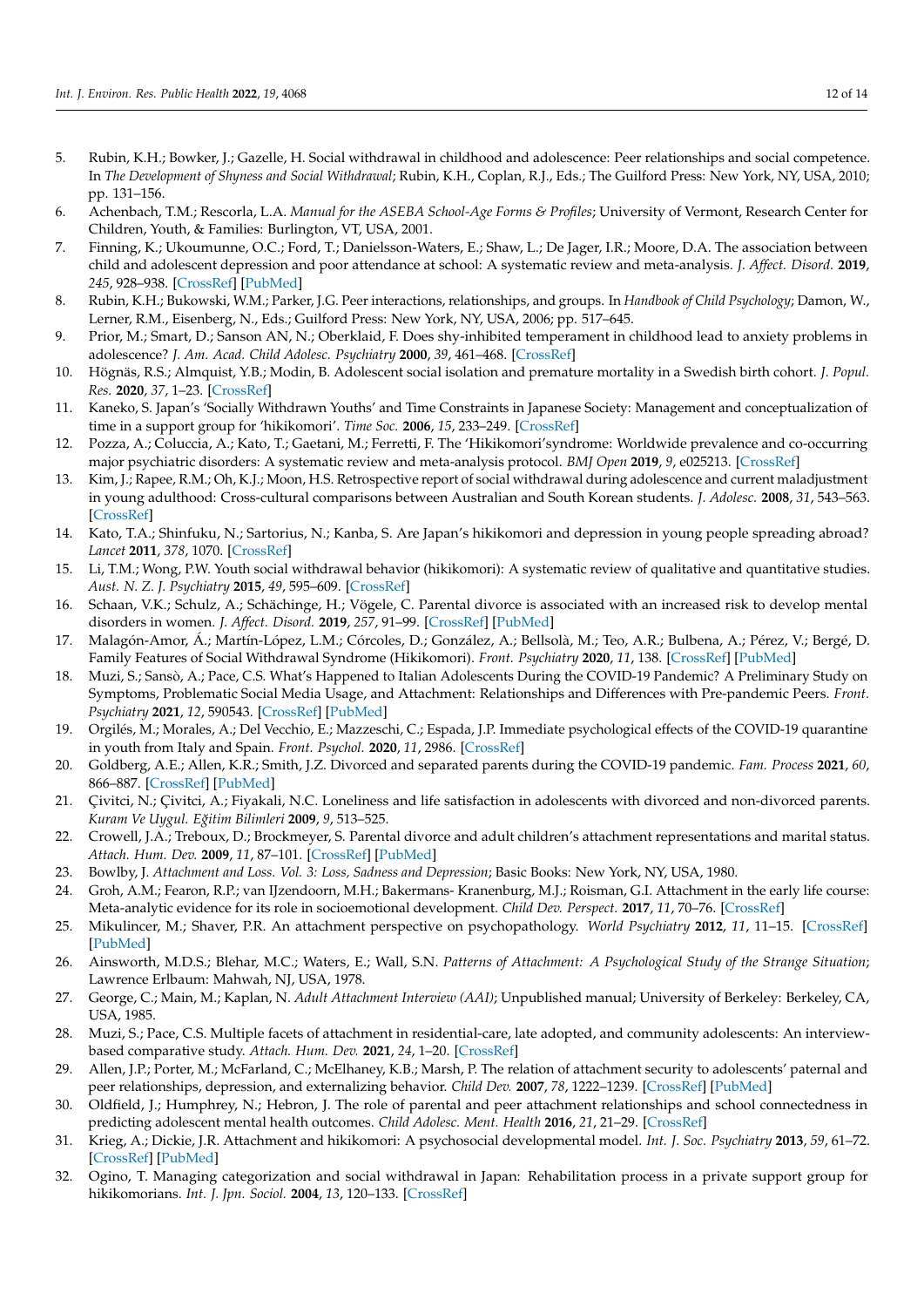- <span id="page-12-0"></span>33. Furlong, A. The Japanese hikikomori phenomenon: Acute social withdrawal among young people. *Sociol. Rev.* **2008**, *56*, 309–325. [\[CrossRef\]](http://doi.org/10.1111/j.1467-954X.2008.00790.x)
- <span id="page-12-1"></span>34. Madigan, S.; Brumariu, L.E.; Villani, V.; Atkinson, L.; Lyons-Ruth, K. Representational and questionnaire measures of attachment: A meta-analysis of relations to child internalizing and externalizing problems. *Psychol. Bull.* **2016**, *142*, 367. [\[CrossRef\]](http://doi.org/10.1037/bul0000029)
- <span id="page-12-2"></span>35. Steele, H.; Steele, M. The construct of coherence as an indicator of attachment security in middle childhood: The Friends and Family Interview. In *Attachment in Middle Childhood*; Kerns, K., Richardson, R., Eds.; Guilford Press: New York, NY, USA, 2005; pp. 137–160.
- <span id="page-12-3"></span>36. Allen, J.P.; Tan, J.S. The multiple facets of attachment in adolescence. In *Handbook of Attachment*, 3rd ed.; Cassidy, J., Shaver, P.R., Eds.; The Guilford Press: New York, NY, USA, 2016; pp. 399–415.
- <span id="page-12-4"></span>37. Pace, C.S.; Di Folco, S.; Guerriero, V.; Muzi, S. Late-adopted children grown up: A long-term longitudinal study on attachment patterns of adolescent adoptees and their adoptive mothers. *Attach. Hum. Dev.* **2019**, *21*, 372–388. [\[CrossRef\]](http://doi.org/10.1080/14616734.2019.1571519)
- <span id="page-12-5"></span>38. Moretti, M.M.; Peled, M. Adolescent-parent attachment: Bonds that support healthy development. *Paediatr. Child Health* **2004**, *9*, 551–555. [\[CrossRef\]](http://doi.org/10.1093/pch/9.8.551) [\[PubMed\]](http://www.ncbi.nlm.nih.gov/pubmed/19680483)
- <span id="page-12-6"></span>39. Mónaco, E.; de la Barrera, U.; Castilla, I.M. Parents and peer attachment and their relationship with emotional problems in adolescence: Is stress mediating? *Rev. De Psicol. Clínica Con Niños Y Adolesc.* **2021**, *8*, 67–73. [\[CrossRef\]](http://doi.org/10.21134/rpcna.2021.08.3.8)
- <span id="page-12-7"></span>40. Li, S.T.; Albert, A.B.; Dwelle, D.G. Parental and peer support as predictors of depression and self-esteem among college students. *J. Coll. Stud. Dev.* **2014**, *55*, 120–138. [\[CrossRef\]](http://doi.org/10.1353/csd.2014.0015)
- 41. Booth-LaForce, C.; Oxford, M.L. Trajectories of social withdrawal from grades 1 to 6: Prediction from early parenting, attachment, and temperament. *Dev. Psychol.* **2008**, *44*, 1298. [\[CrossRef\]](http://doi.org/10.1037/a0012954) [\[PubMed\]](http://www.ncbi.nlm.nih.gov/pubmed/18793064)
- <span id="page-12-13"></span>42. Cavanaugh, A.M.; Buehler, C. Adolescent loneliness and social anxiety: The role of multiple sources of support. *J. Soc. Pers. Relatsh.* **2016**, *33*, 149–170. [\[CrossRef\]](http://doi.org/10.1177/0265407514567837)
- 43. Van Roekel, E.; Goossens, L.; Scholte, R.H.; Engels, R.C.; Verhagen, M. The dopamine D2 receptor gene, perceived parental support, and adolescent loneliness: Longitudinal evidence for gene–environment interactions. *J. Child Psychol. Psychiatry* **2011**, *52*, 1044–1051. [\[CrossRef\]](http://doi.org/10.1111/j.1469-7610.2011.02424.x) [\[PubMed\]](http://www.ncbi.nlm.nih.gov/pubmed/21675993)
- <span id="page-12-11"></span>44. Choi, O.; Choi, J.; Kim, J. A longitudinal study of the effects of negative parental child-rearing attitudes and positive peer relationships on social withdrawal during adolescence: An application of a multivariate latent growth model. *Int. J. Adolesc. Youth* **2020**, *25*, 448–463. [\[CrossRef\]](http://doi.org/10.1080/02673843.2019.1670684)
- <span id="page-12-8"></span>45. Roelofs, J.; Lee, C.; Ruijten, T.; Lobbestael, J. The mediating role of early maladaptive schemas in the relation between quality of attachment relationships and symptoms of depression in adolescents. *Behav. Cogn. Psychother.* **2011**, *39*, 471–479. [\[CrossRef\]](http://doi.org/10.1017/S1352465811000117)
- <span id="page-12-9"></span>46. Machado, A.K.; Wendt, A.; Ricardo, L.I.; Marmitt, L.P.; Martins, R.C. Are parental monitoring and support related with loneliness and problems to sleep in adolescents? Results from the Brazilian School-based Health Survey. *Child. Youth Serv. Rev.* **2020**, *119*, 105682. [\[CrossRef\]](http://doi.org/10.1016/j.childyouth.2020.105682)
- <span id="page-12-10"></span>47. Nunes, S.A.N.; Faraco, A.M.X.; Vieira, M.L. Attachment and Parental Practices as Predictors of Behavioral Disorders in Boys and Girls1. *Paidéia (Ribeirão Preto)* **2013**, *23*, 369–378. [\[CrossRef\]](http://doi.org/10.1590/1982-43272356201311)
- <span id="page-12-12"></span>48. Ribeiro, O.; Santos, A.; Freitas, M.; Rubin, K.; Verissimo, M. Social Withdrawal, Attachment and Depression in Portuguese Adolescents [Poster presentation]. In Proceedings of the International Attachment Conference IAC 2017, London, UK, 29 June–1 July 2017. [\[CrossRef\]](http://doi.org/10.13140/RG.2.2.31410.91845)
- <span id="page-12-14"></span>49. Bosacki, S.; Dane, A.; Marini, Z.; YLC-CURA. Peer relationships and internalizing problems in adolescents: Mediating role of self-esteem. *Emot. Behav. Difficulties* **2007**, *12*, 261–282. [\[CrossRef\]](http://doi.org/10.1080/13632750701664293)
- <span id="page-12-15"></span>50. Muzi, S.; Pace, C.S.; Steele, H. The Friends and Family Interview Converges with the Inventory of Parent and Peer Attachment in Community but Not Institutionalized Adolescents. *J. Child Fam. Stud.* **2022**, *31*, 518–529. [\[CrossRef\]](http://doi.org/10.1007/s10826-021-02181-1)
- <span id="page-12-16"></span>51. Armsden, G.C.; Greenberg, M.T. The Inventory of Parent and Peer Attachment: Individual differences and their relationship to psychological well-being in adolescence. *J. Youth Adolesc.* **1987**, *16*, 427–454. [\[CrossRef\]](http://doi.org/10.1007/BF02202939) [\[PubMed\]](http://www.ncbi.nlm.nih.gov/pubmed/24277469)
- <span id="page-12-17"></span>52. Bowker, J.C.; White, H.I. Studying peers in research on social withdrawal: Why broader assessments of peers are needed. *Child Dev. Perspect.* **2021**, *15*, 90–95. [\[CrossRef\]](http://doi.org/10.1111/cdep.12404)
- <span id="page-12-18"></span>53. Lucktong, A.; Salisbury, T.T.; Chamratrithirong, A. The impact of parental, peer and school attachment on the psychological well-being of early adolescents in Thailand. *Int. J. Adolesc. Youth* **2018**, *23*, 235–249. [\[CrossRef\]](http://doi.org/10.1080/02673843.2017.1330698)
- <span id="page-12-19"></span>54. Pallini, S.; Baiocco, R.; Schneider, B.H.; Madigan, S.; Atkinson, L. Early child–parent attachment and peer relations: A metaanalysis of recent research. *J. Fam. Psychol.* **2014**, *28*, 118. [\[CrossRef\]](http://doi.org/10.1037/a0035736) [\[PubMed\]](http://www.ncbi.nlm.nih.gov/pubmed/24512287)
- <span id="page-12-20"></span>55. Benson, M.J.; McWey, L.M.; Ross, J.J. Parental attachment and peer relations in adolescence: A meta-analysis. *Res. Hum. Dev.* **2006**, *3*, 33–43. [\[CrossRef\]](http://doi.org/10.1207/s15427617rhd0301_4)
- <span id="page-12-21"></span>56. Webster, H.L. The relationship between parental attachments, perceptions of social supports and depressive symptoms in adolescent boys and girls. *Diss. Abstr. Int. Sect. A Humanit. Soc. Sci.* **2000**, *61*, 513.
- <span id="page-12-22"></span>57. Laible, D.J.; Carlo, G.; Raffaelli, M. The differential relations of parent and peer attachment to adolescent adjustment. *J. Youth Adolesc.* **2000**, *29*, 45–59. [\[CrossRef\]](http://doi.org/10.1023/A:1005169004882)
- <span id="page-12-23"></span>58. Frigerio, A.; Rucci, P.; Goodman, R.; Ammaniti, M.; Carlet, O.; Cavolina, P.; Molteni, M. Prevalence and correlates of mental disorders among adolescents in Italy: The PrISMA study. *Eur. Child Adolesc. Psychiatry* **2009**, *18*, 217–226. [\[CrossRef\]](http://doi.org/10.1007/s00787-008-0720-x)
- <span id="page-12-24"></span>59. Pace, C.S.; Muzi, S.; Steele, H. Adolescents' attachment: Content and discriminant validity of the friends and family interview. *J. Child Fam. Stud.* **2020**, *29*, 1173–1186. [\[CrossRef\]](http://doi.org/10.1007/s10826-019-01654-8)